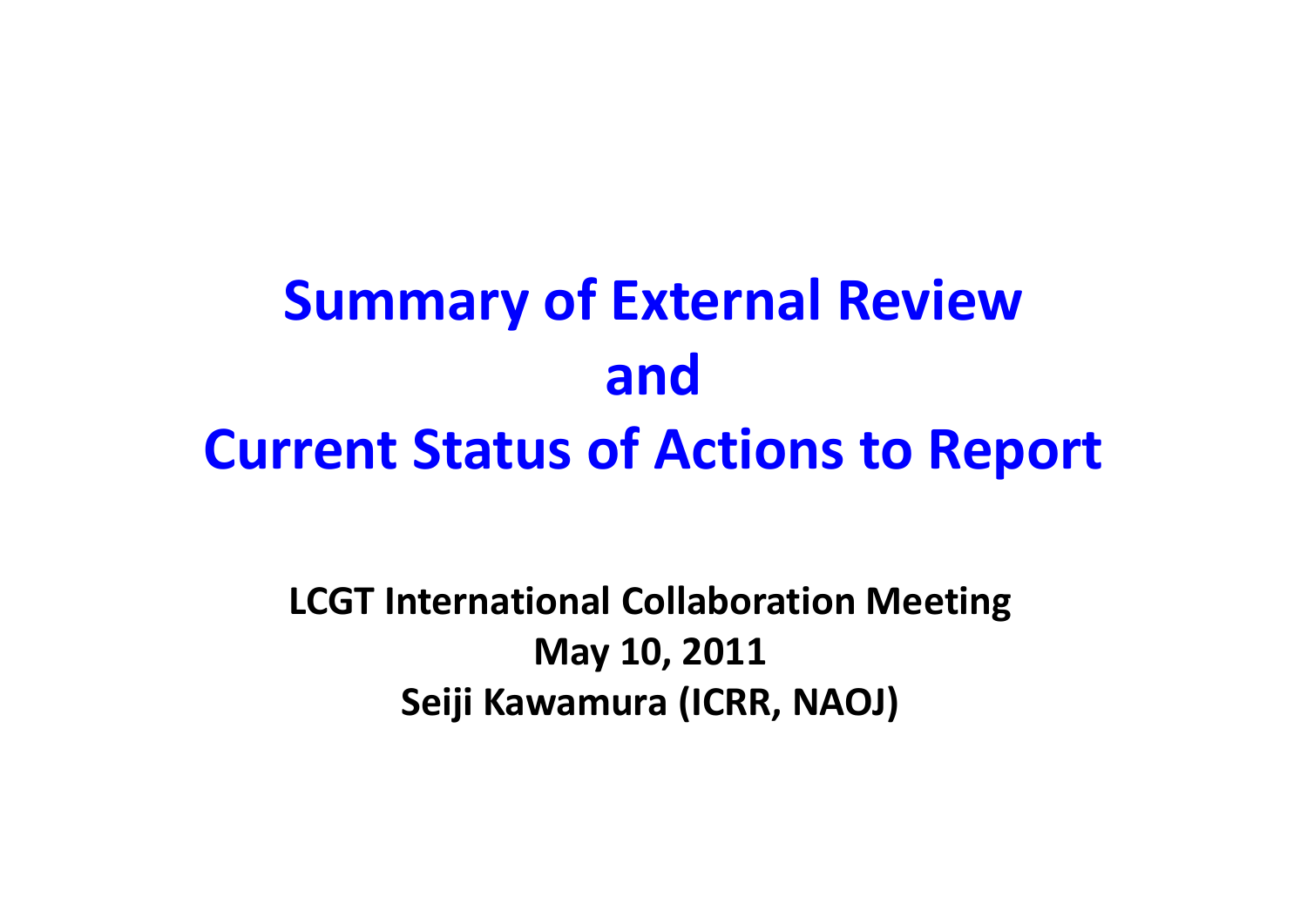#### **External Review**

- **One of the three types of reviews:**
	- **Internal review, External review, Program advisory board**
- **Charge and scope:**
	- **Mainly check final design of iLCGT and preliminary design of bLCGT**
	- –**Produce <sup>a</sup> report**
- **Held:**
	- **Feb. 28 – Mar. 4, 2011**
	- –**@ ICRR**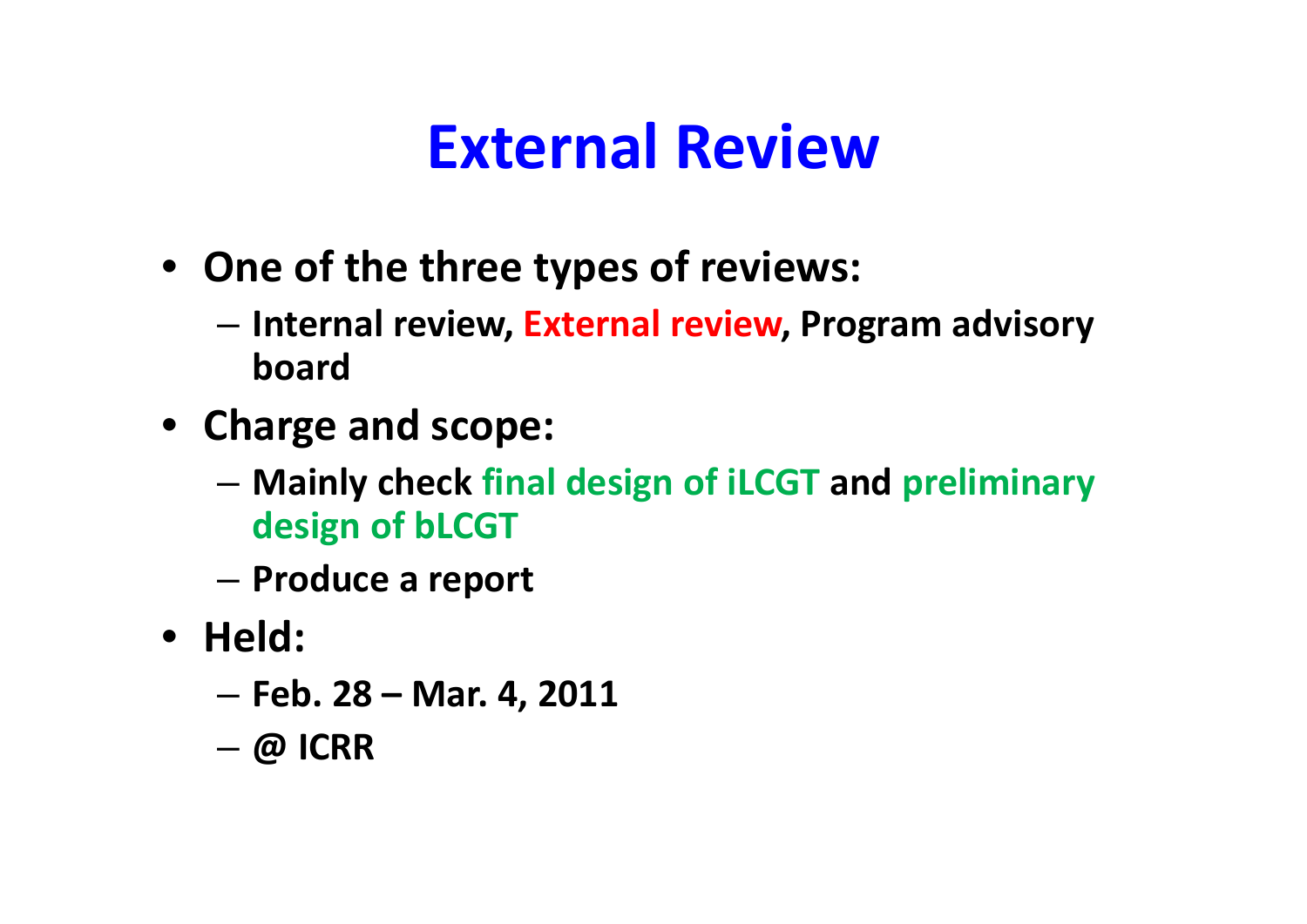#### **Reviewers**

| <b>Name</b>                 | <b>Affiliation</b>                                              | <b>Remarks</b>              |
|-----------------------------|-----------------------------------------------------------------|-----------------------------|
| <b>Masaki Ando</b>          | <b>LCGT/Kyoto University</b>                                    | Deputy chief of secretariat |
| <b>Stefan Ballmer</b>       | <b>LSC/Syracuse University</b>                                  |                             |
| <b>Alessandro Bertolini</b> | <b>LSC/Albert-Einstein-Institut</b><br><b>Hannover</b>          |                             |
| <b>Raffaele Flaminio</b>    | <b>Virgo/Laboratoire des</b><br><b>Matériaux Avancés</b>        |                             |
| <b>Andreas Freise</b>       | <b>GEO/</b> University of<br><b>Birmingham</b>                  |                             |
| <b>Warren Johnson</b>       | <b>LSC/Louisiana State</b><br><b>University</b>                 |                             |
| Seiji Kawamura              | <b>LCGT/ICRR, NAOJ</b>                                          | <b>Chief of secretariat</b> |
| <b>David Ottaway</b>        | <b>ACIGA/University of</b><br><b>Adelaide</b>                   |                             |
| <b>Benno Willke</b>         | <b>GEO/ Leibniz Universität</b><br><b>Hannover</b>              |                             |
| <b>Michael E. Zucker</b>    | <b>LIGO-Lab/Massachusetts</b><br><b>Institute of Technology</b> | <b>Chair</b>                |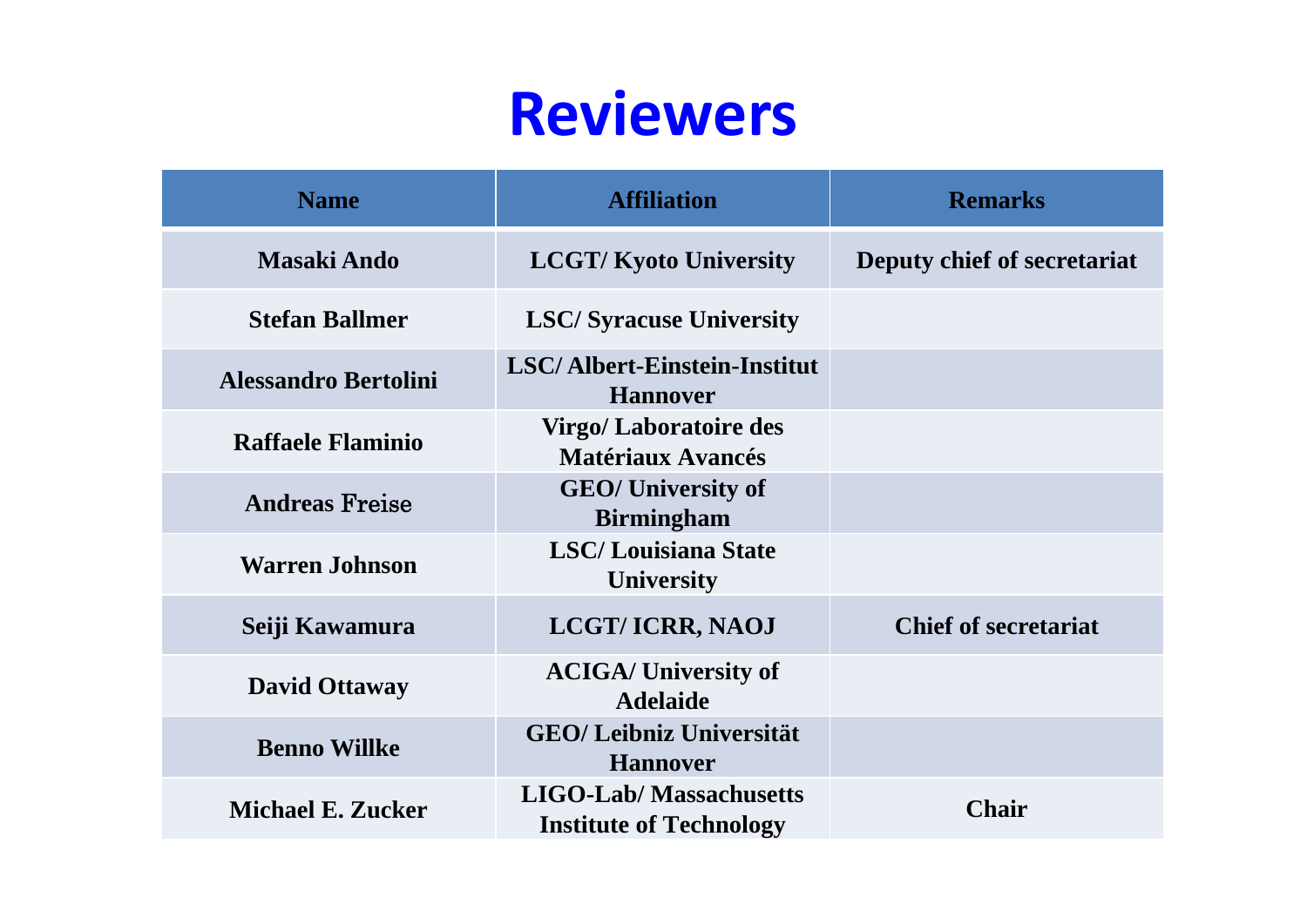## **Program**

| $2/28$ (Mon) | 9:50-10:05 Opening Talk (T. Kajita)                                 |
|--------------|---------------------------------------------------------------------|
|              | 10:05-10:10 Introduction of External Review (S. Kawamura)           |
|              | 10:10-12:00 Detector Configuration & Roadmap 1 (K. Somiya, M. Ando) |
|              | 13:30-15:30 Detector Configuration & Roadmap 2 (K. Somiya, M. Ando) |
|              | 16:00-18:00 Data Analysis (N. Kanda)                                |
| $3/1$ (Tue)  | 10:00-12:00 Main Interferometer 1 (Y. Aso)                          |
|              | 13:30-14:30 Main Interferometer 2 (Y. Aso)                          |
|              | 15:00-17:00 Input/Output Optics (S. Telada)                         |
| $3/2$ (Wed)  | 10:00-12:00 Vibration Isolation 1 (R. Takahashi)                    |
|              | 13:30-15:00 Vibration Isolation 2 (R. Takahashi)                    |
|              | 15:00-16:00 Cryogenics (T. Suzuki)                                  |
|              | 16:30-17:00 Vacuum (Y. Saito)                                       |
|              | 17:00-17:30 Tunnel (T. Uchiyama)                                    |
|              | 17:30-18:00 Geophysics Interferometer (A. Araya)                    |
| $3/3$ (Thu)  | 10:00-12:00 Laser (N. Mo)                                           |
|              | 13:30-15:30 Mirror (N. Mio)                                         |
| $3/4$ (Fri)  | 10:00-11:00 Analog Electronics (S. Moriwaki)                        |
|              | 11:00-12:00 Digital System (O. Miyakawa)                            |
|              | 13:30-15:30 Discussion among reviewers                              |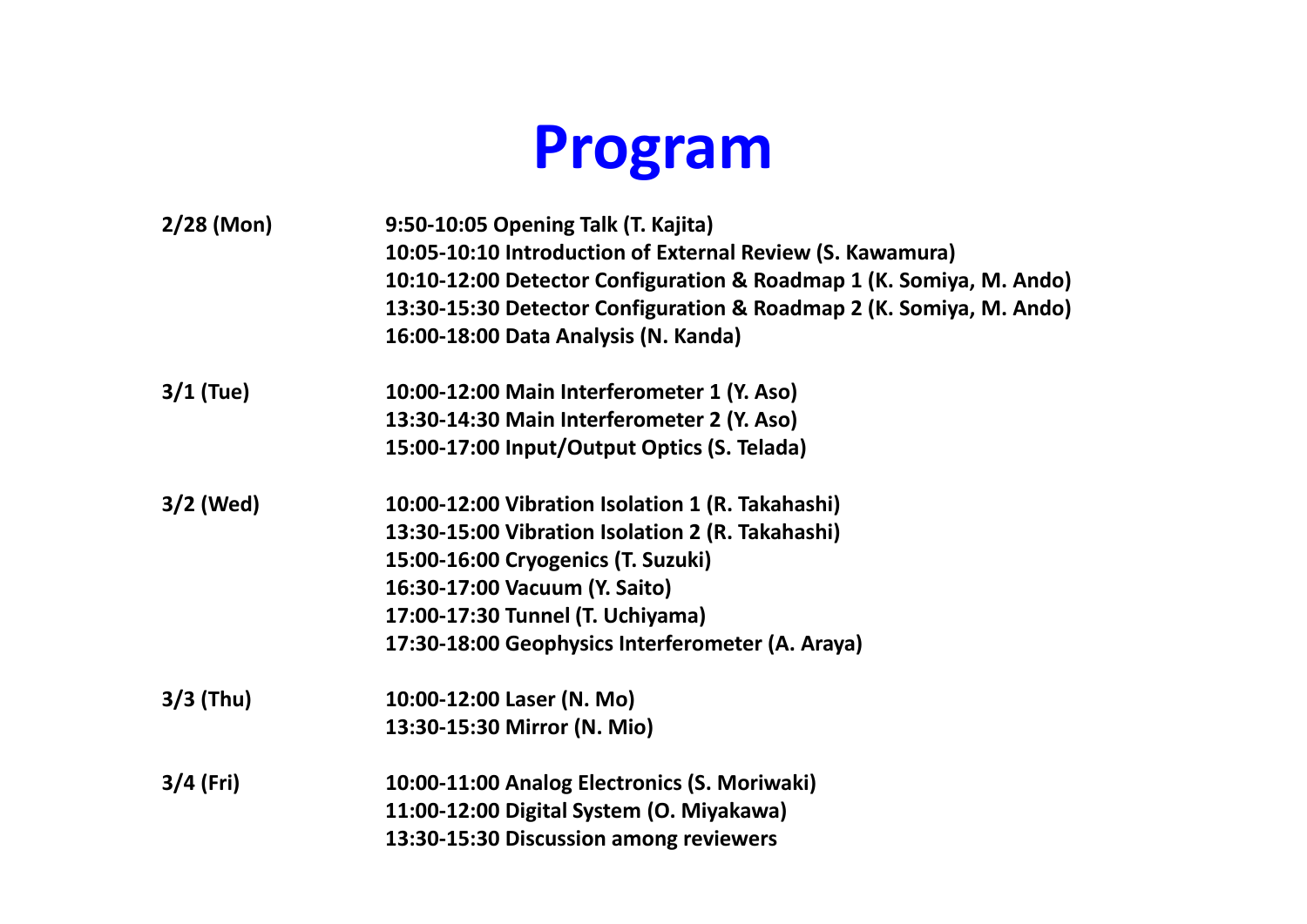# **Report**

- **Sent to Kajita‐san and Nakatani‐san on March 10**
- **12 pages**
- **Consists of:**
	- **Executive summary**
	- –**Recommendations to management**
	- –**Recommendations to each subsystem**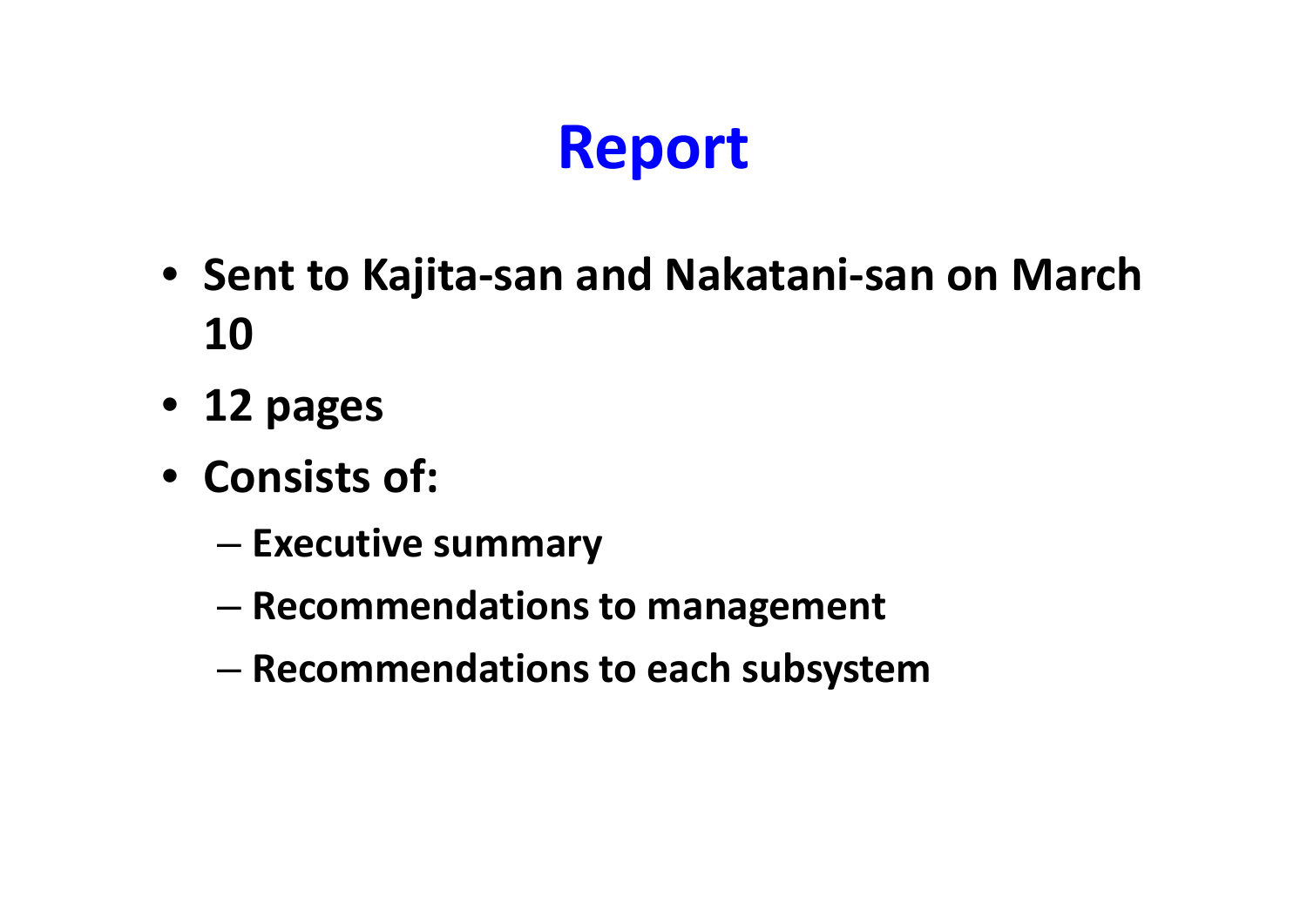### **Actions to the report**

- **Two important issues were picked up and working groups have been convened to investigate the issues.**
- **The recommendations that accompany the management judgment were discussed by the management group.**
- **Investigations for each recommendation were allocated to appropriate subsystem groups.**
- **Still waiting for answers from some subsystem groups.**
- **System Engineering office will judge if the actions suggested by subsystem groups are appropriate.**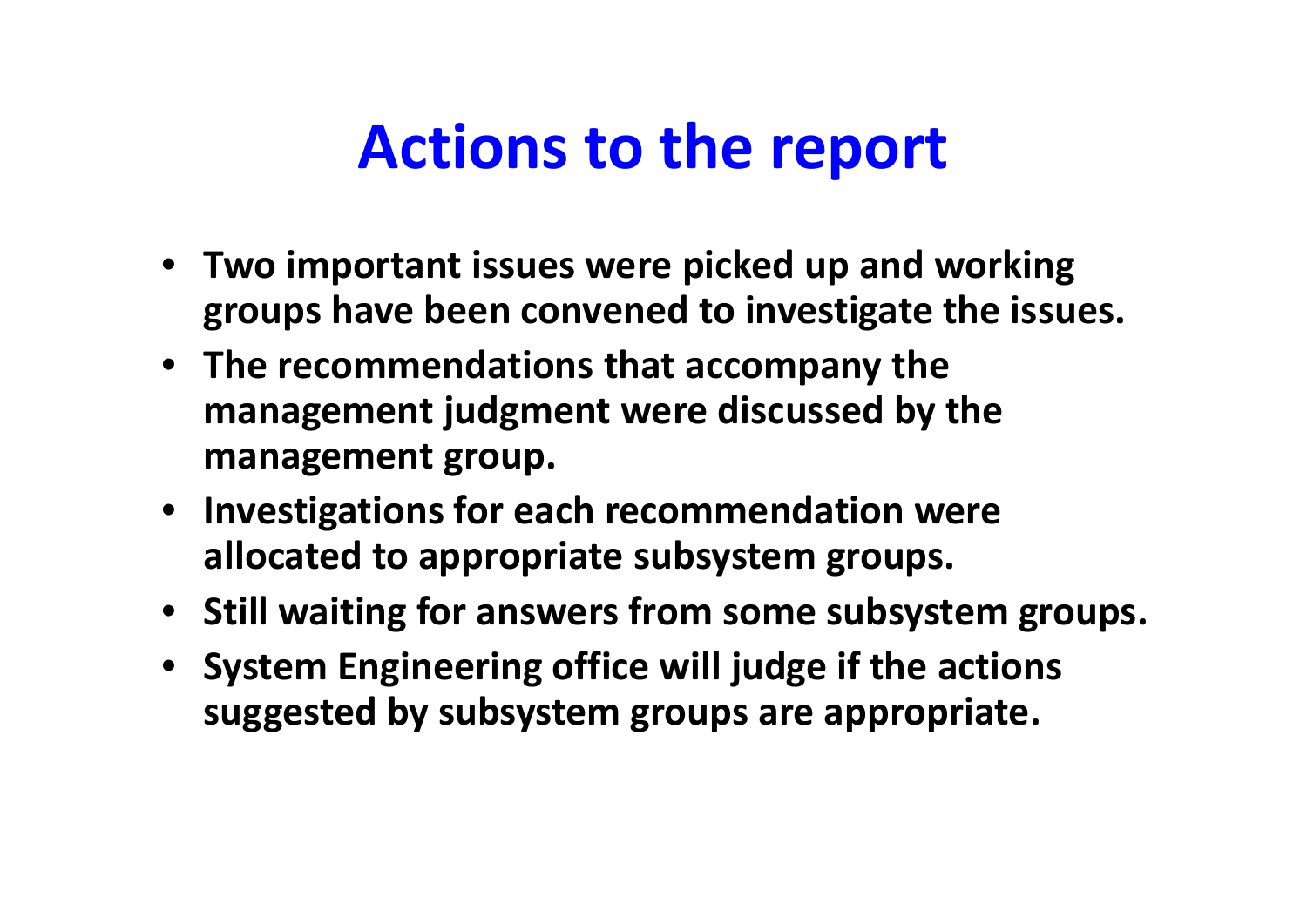### **Executive Summary**

- **1. focusing interferometer noise optimization (and corresponding astrophysics goals) to capitalize on the unique advantages of the underground site and cryogenic operation;**
- **2. establishing <sup>a</sup> strong Systems group to insure subsystem interfaces and design goals are properly distributed, and sufficient, but not excessive;**
- **3. bringing additional staff into the Project to improve breadth of available skills and to relieve key personnel of multiple commitments;**
- **4. wherever feasible, employing (or at least starting with) established, tested component designs requiring minimal modification;**
- **5. proceeding rapidly toward integrated system testing (e.g., through enhanced scope for the iLCGT phase) to minimize the risk of late surprises; and**
- **6. strongly favoring design choices, especially for fixed facilities (like vacuum chambers and tunnels), which reserve the maximum possible future flexibility, in recognition that at the cutting edge, design evolution is both inevitable and healthy.**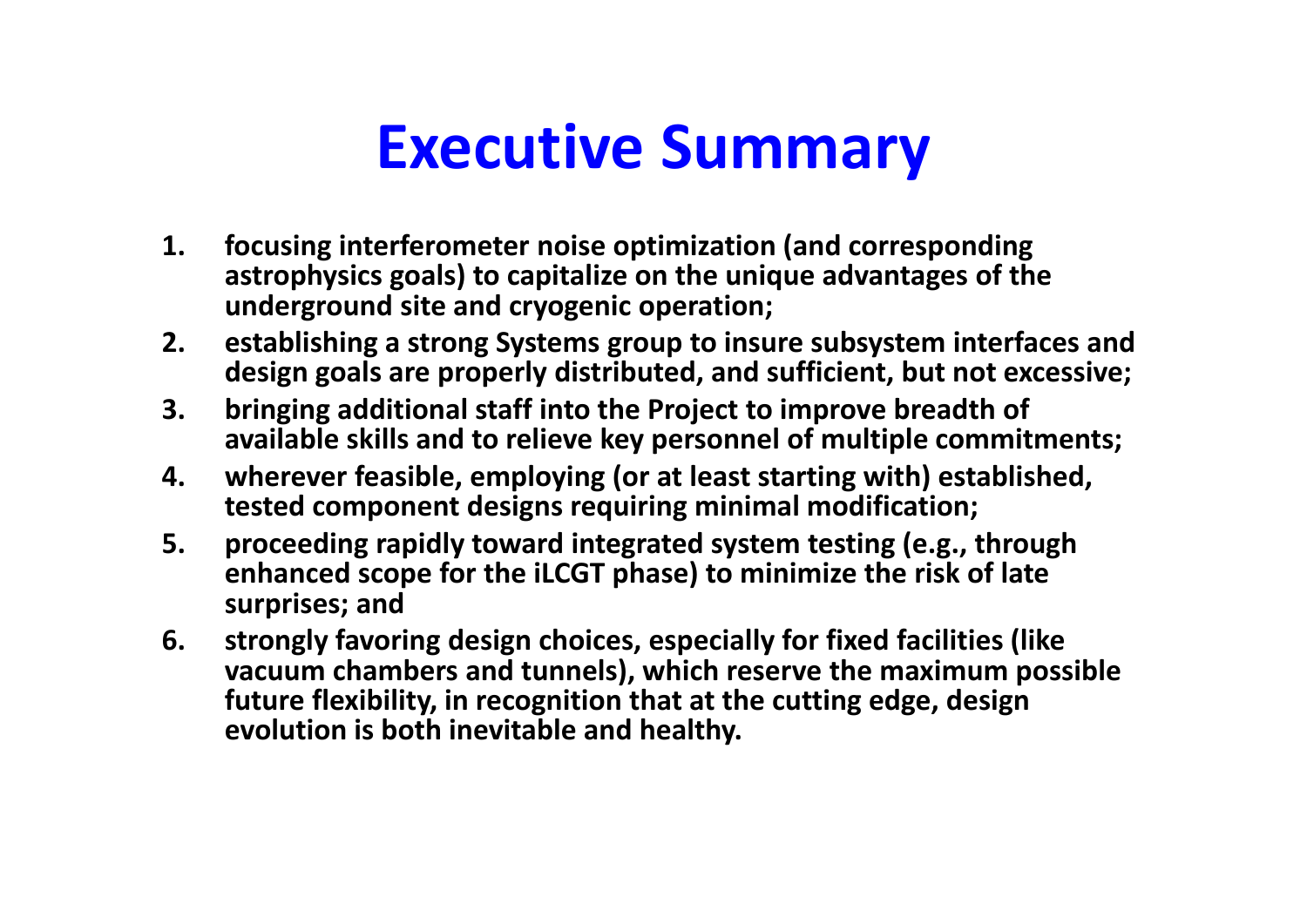## **1**

**focusing interferometer noise optimization (and corresponding astrophysics goals) to capitalize on the unique advantages of the underground site and cryogenic operation**

**Bandwidth working group (led by K. Somiya) was convened to discuss this.**

**‐> Somiya's talk**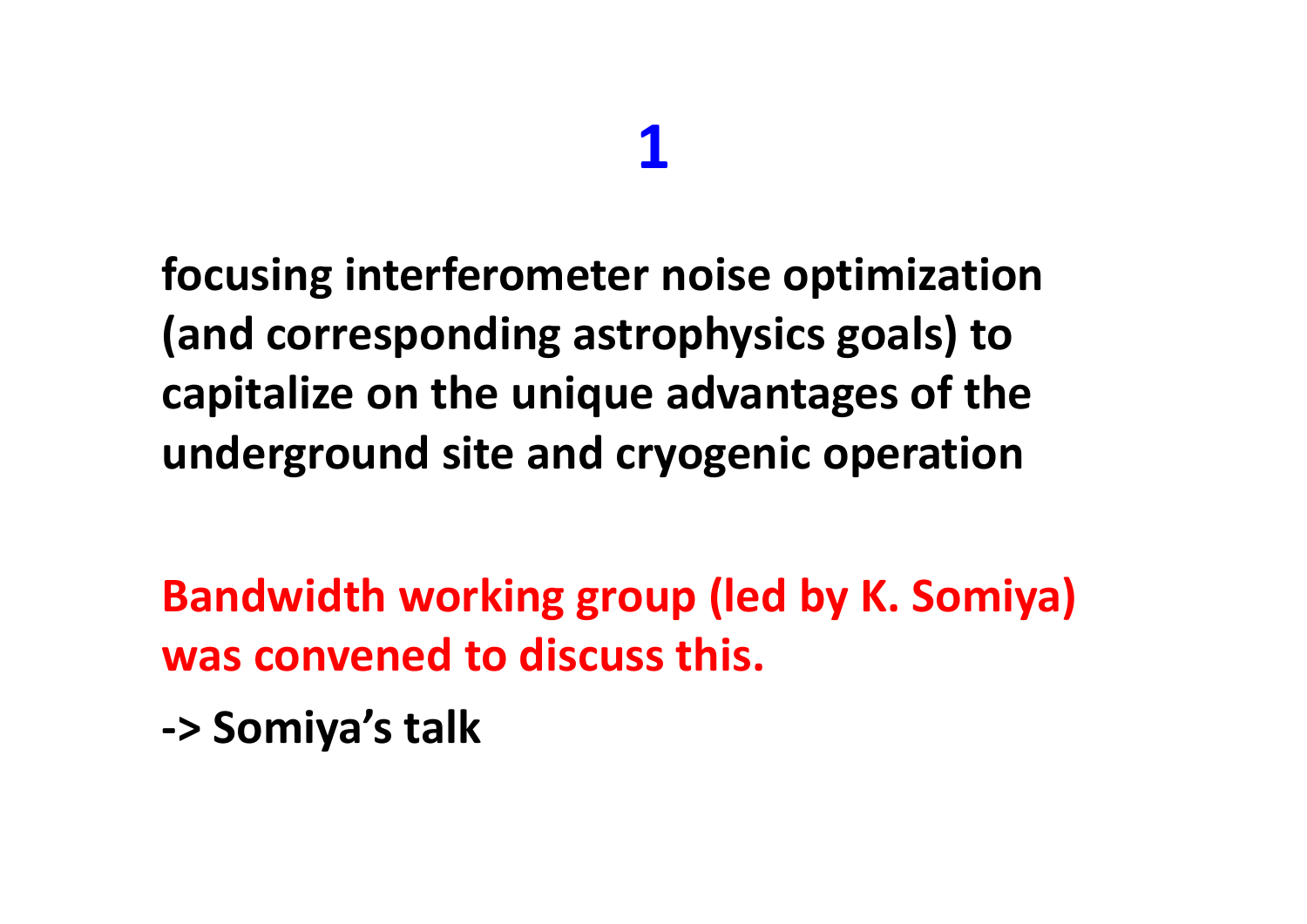#### **2**

**establishing <sup>a</sup> strong Systems group to insure subsystem interfaces and design goals are properly distributed, and sufficient, but not excessive**

**SE office has been created. ‐> Nakatani's talk**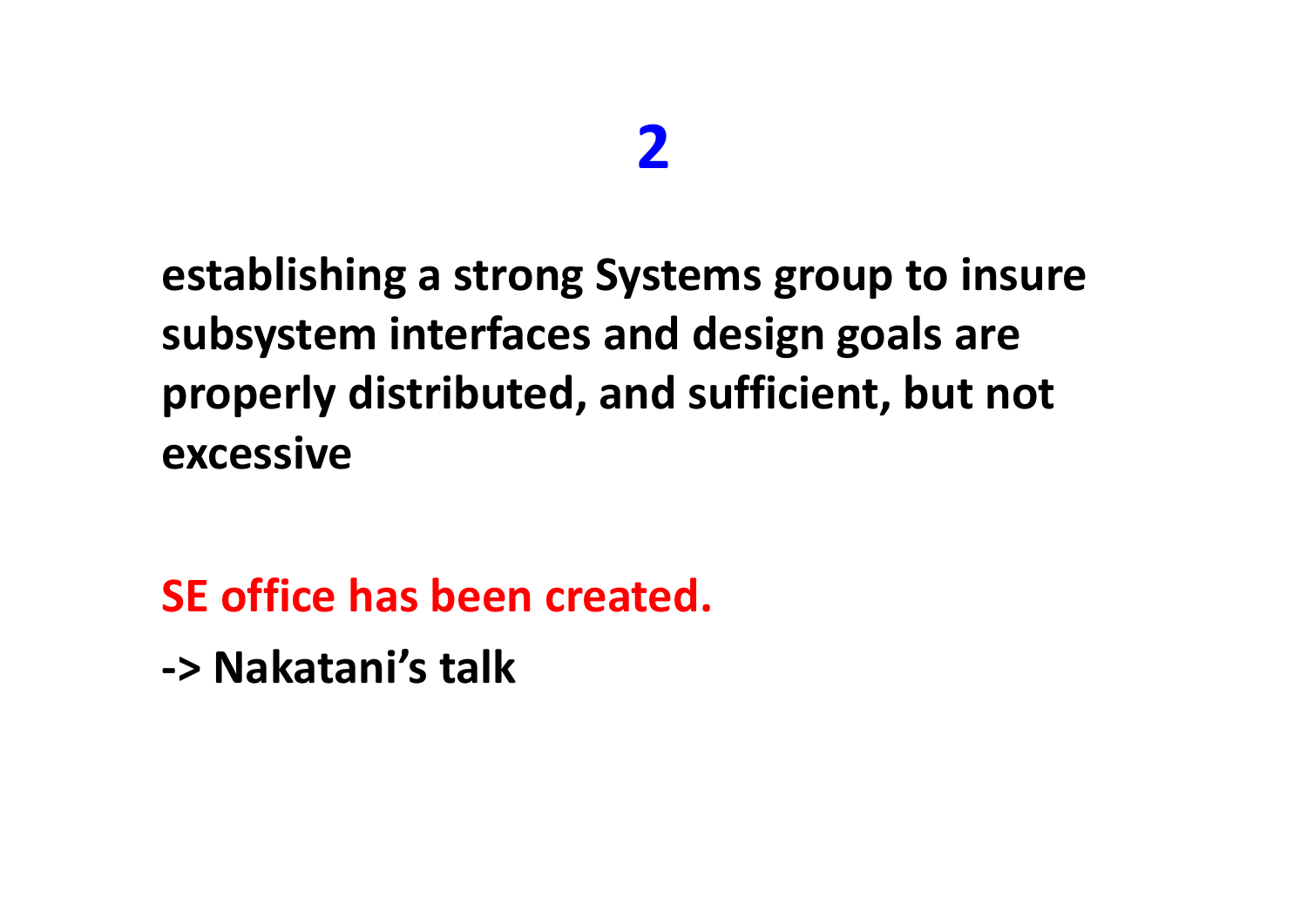#### **bringing additional staff into the Project to improve breadth of available skills and to relieve key personnel of multiple commitments**

**We will continue the on‐going efforts to enhance staffing.**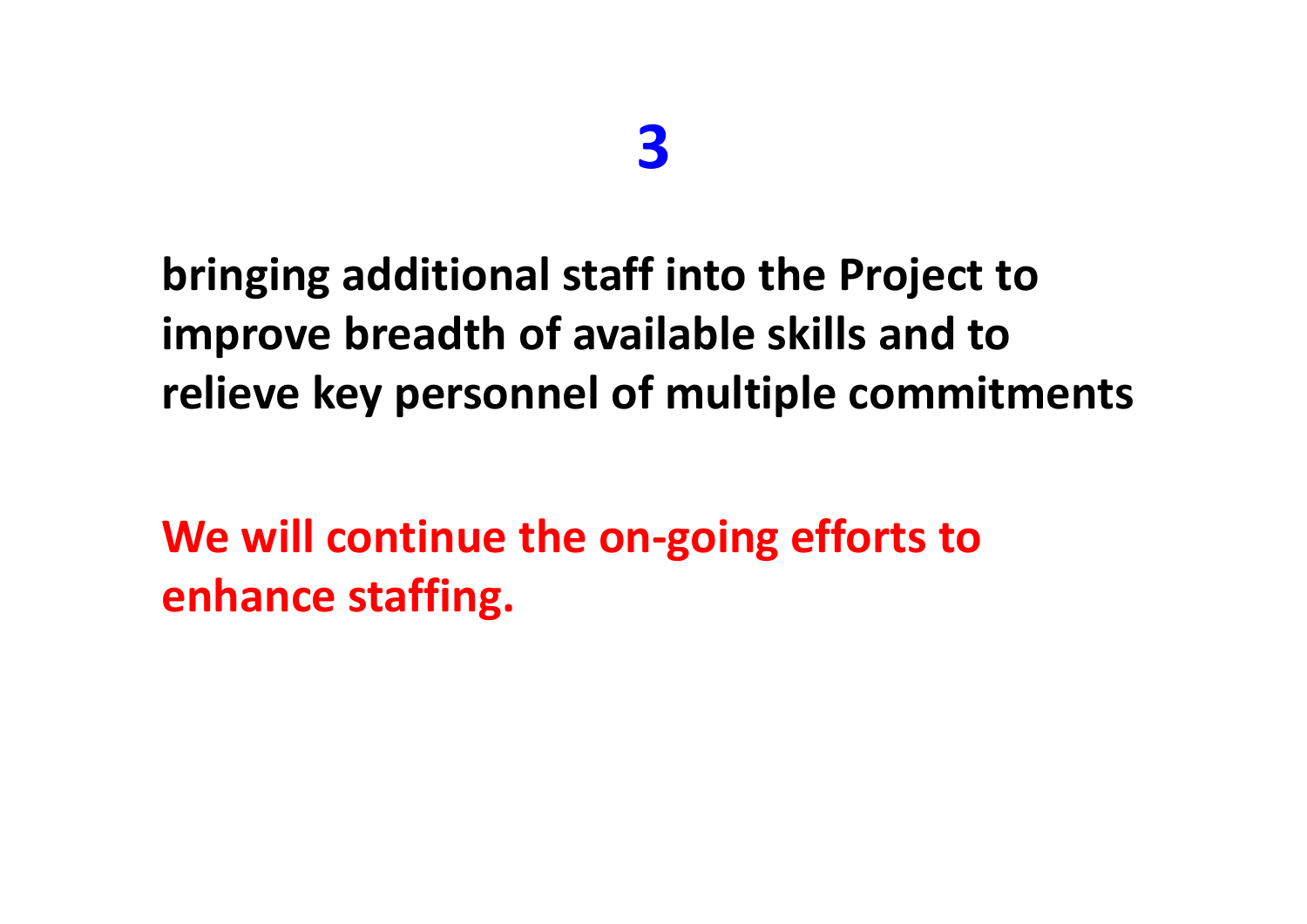## **4 & 5**

**wherever feasible, employing (or at least starting with) established, tested component designs requiring minimal modification;**

**proceeding rapidly toward integrated system testing (e.g., through enhanced scope for the iLCGT phase) to minimize the risk of late surprises**

**Roadmap working group (led by M. Ando) was convened to discuss this.**

**‐> Ando's talk**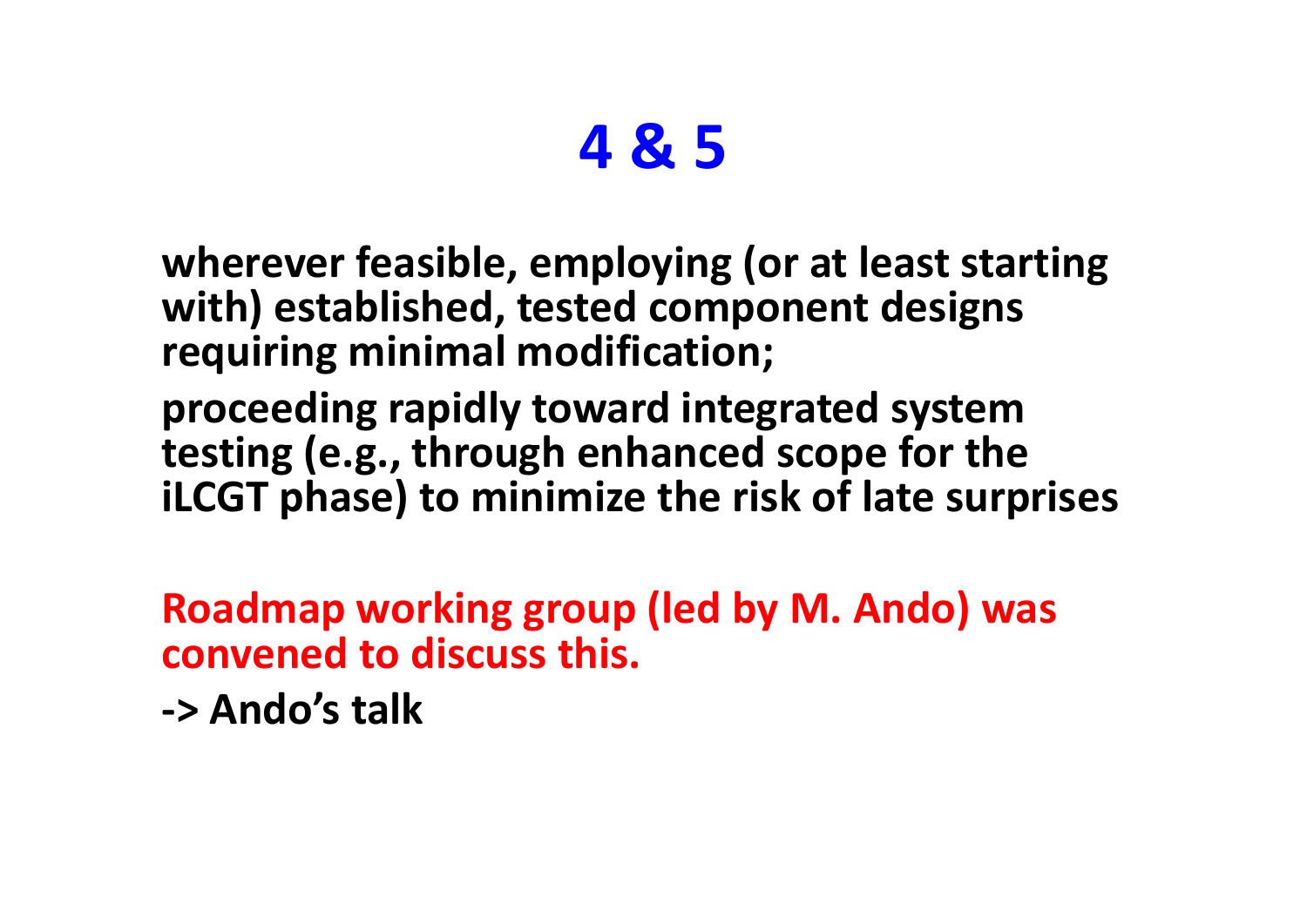**strongly favoring design choices, especially for fixed facilities (like vacuum chambers and tunnels), which reserve the maximum possible future flexibility, in recognition that at the cutting edge, design evolution is both inevitable and healthy.**

**We will take this policy within the limit of budget and constraint of schedule. (Management's judgment)**